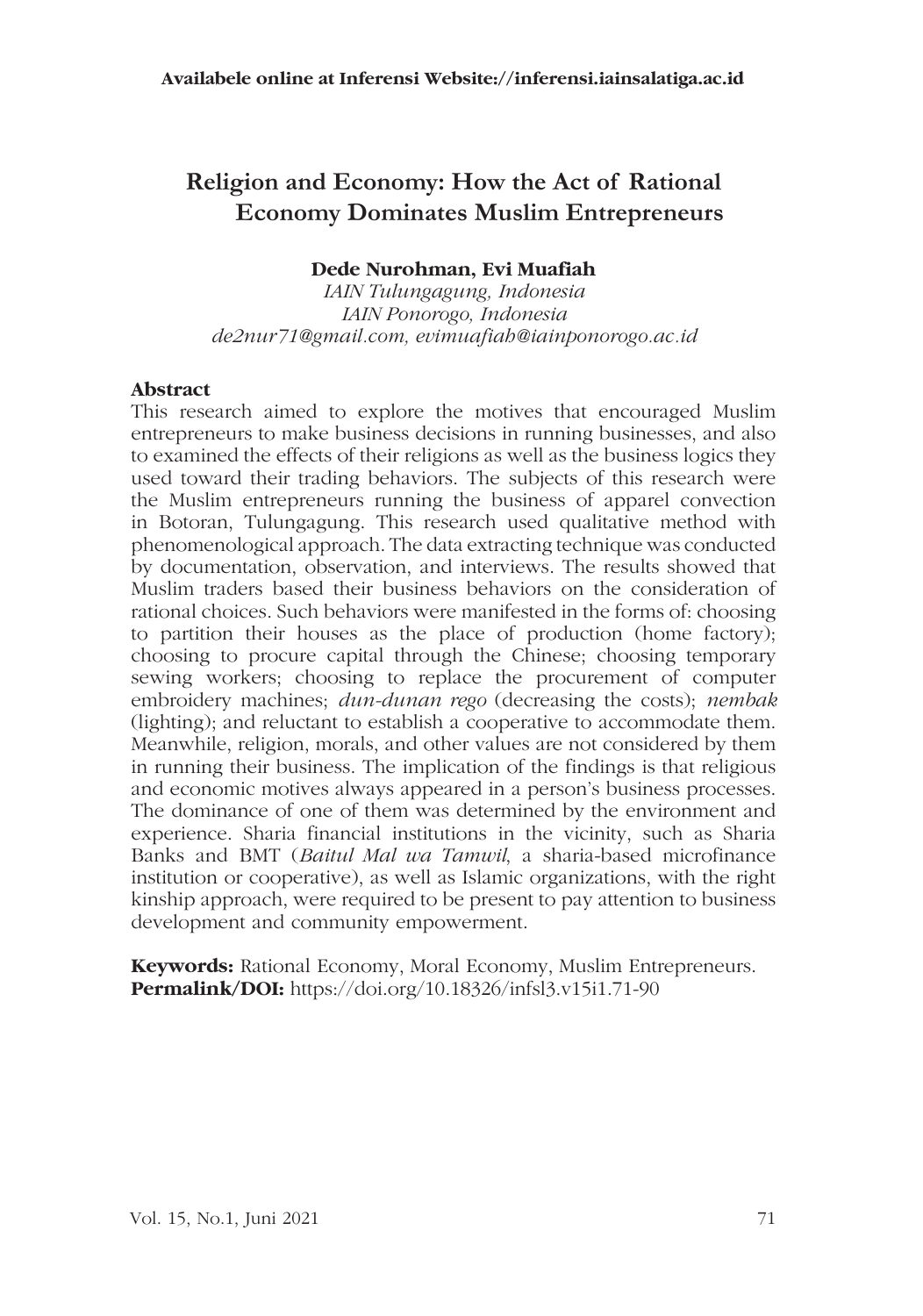### **Introduction**

The enthusiasm of the apparel industry entrepreneurs in Indonesia is very high, making the textile industry sector a reliable export commodity. The export value has annually increased. In 2017, it reached US\$3.45 billion; in 2018, it rose 10.12% to US\$3.79 billion; and in 2019, it rose another 29.19% to US\$4.94 billion in the first quarter of 2019 (Antaranews, n.d.). Among the textile commodities, 86% are dominated by textiles in the form of apparel or convection (Katadata, 2018). This spirit is maintained considering that apparel commodity are a business segment that is a basic human need, regardless of age and genre (Moudrý & Thaichon, 2020). This product also does not know the exact season. This product is always in demand by the market in all segments and circles of society.

Passion and the right ways to manage a business are the pillars of business success. The right way to manage a business is when entrepreneurs work professionally, that is, separating business matters from non-business matters. Business success is determined through well-executed business strategies that win every competition, both among small, medium, and larger industries (Umar et al., 2018). In this context, the working aspect is the dimension of their rationality in business. The dimension of business rationality delivers some considerations that based on rational choice in the forms of calculability, focusing on efficiency, ensuring predictability, replacing human technology with non-human technology, and exercising control over various uncertainties (Ritzer, 2011). These actions are an inevitability. Everyone who does business (a businessman) must be a rational person, that is, the one who is always looking for profit (Popkin, 1979).

Another important factor in business success is the actors' internal push. The most dominant internal aspect that influences business success is religion. Weber, in his book, records that religion can be a trigger for a person's business success (Weber, 2001). According to Scott, the moral or religious dimensions with their teachings and belief systems can make business actors act in other ways outside of rational choices (Scott, 1976). A moral or religious value system shapes people to believe that their actions are guided by ideas of right and wrong. For instance, the economic moral in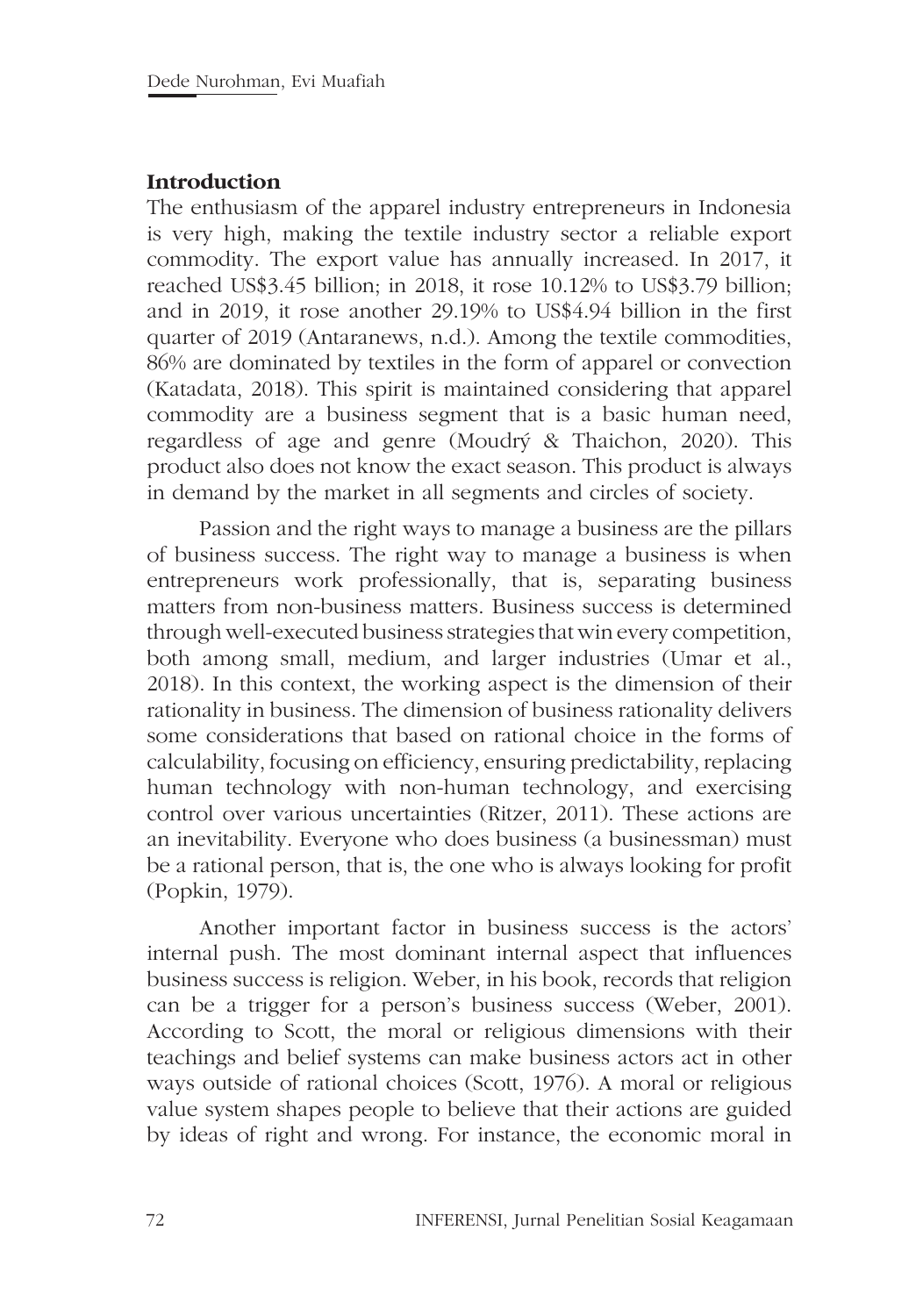the form of mutual trust between fellow business actors within one partnership framework can form trust, not only for the members, but also for business actors outside the partnership (Kudlats et al., 2019). This moral and belief system is assumed to determine or influence the behavior and choices made by humans (Wilk & Cliggett, 2018).

Several researches related to the religion determination in business or vice versa have been widely conducted. Saidi, in his research conducted on the Morro Filipino Muslim market traders who always carry prayer beads, showed independence and a symbol of resistance to the state (Saidi, 1999). Qodir, in his research conducted in Pekajangan, Pekalongan, found that well-managed religious organizations can encourage the economic sector through increasing the community's trade ethos (Qodir, 2002). Similarly, a dissertation by Abdullah showed that the success of Muslim traders in Jatinom, Klaten, was due to religion's role in directing Muslim traders in renewing their thinking, even influencing the way people accepted trading activities with economic principles as part of their life. Religion shapes the social basis that enables economic activity to take place (Abdullah, 1994). In another paper conducted, in Madura, religious and economic motives take turns giving encouragement. The economic ethos is shown for being able to go on hajj and attain the "hajj" title. The "hajj" title is used to access economic resources in society (Effendy, 1999). In Iran, academics working in industries are based on the motive of the need to understand God. They make it happen through working well (Babakhan et al., 2020). Religion influences people to pay taxes, however, when there are practices of injustice, religion is unable to restrain the behavior of people avoiding taxes (Khalil & Sidani, 2020).

More meaningful research was conducted by Essoo, by researching three religions: Hinduism, Islam, and Catholicism; the Research was directed at the consumption behavior of each of these religious followers. The study found that the three religions influenced their economic behavior in shopping (Essoo & Dibb, 2004). In terms of entrepreneurship, religion is a trigger for the emergence of creative ideas for aspiring entrepreneurs (Smith et al., 2019). In the area of the Holy Roman Empire, Protestant ethics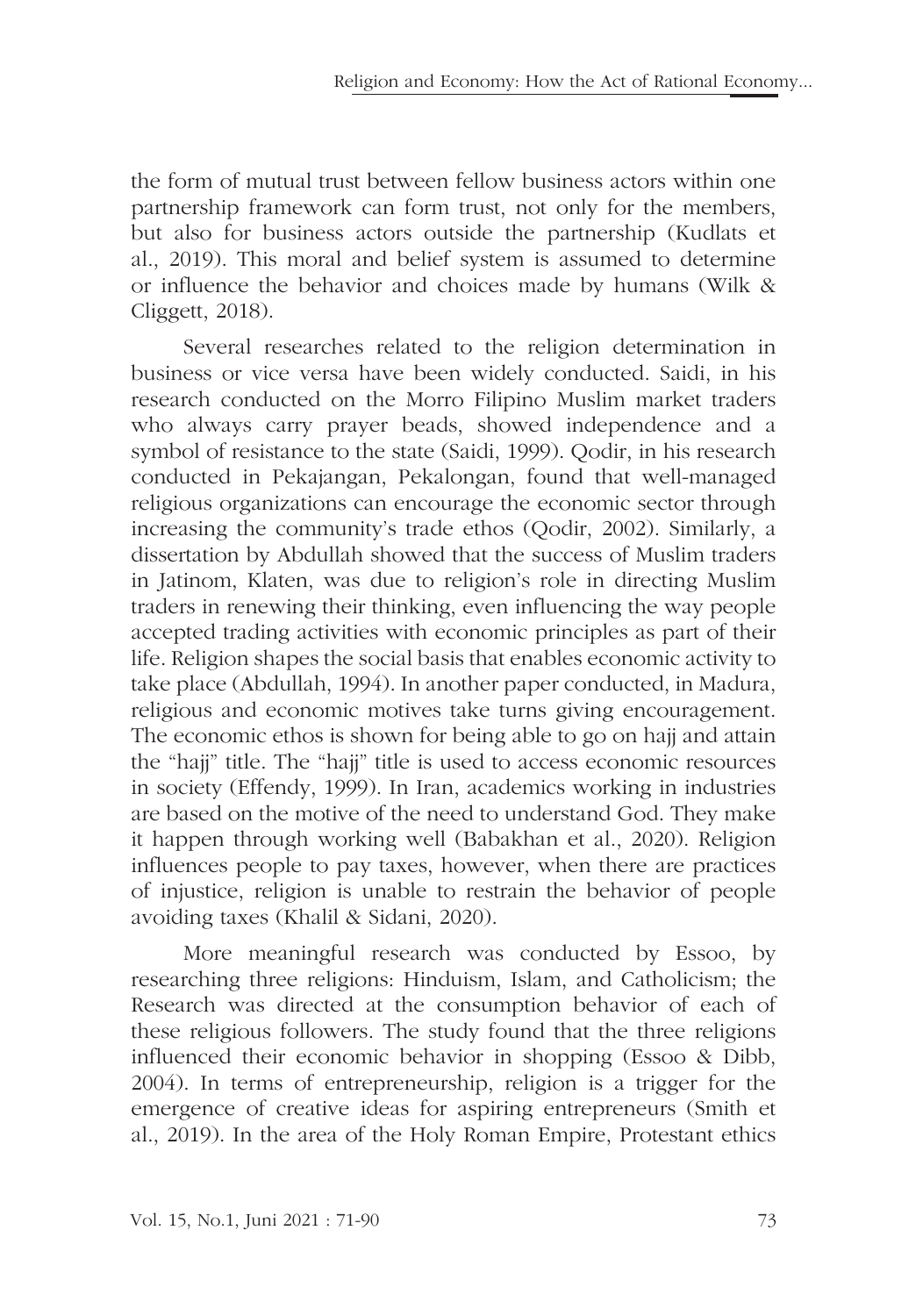currently contributes to increasing the number of entrepreneurs by 5% (Nunziata & Rocco, 2018). Likewise in Hindu ethics, the Karma-Yoga, as the core of Hindu teaching ethics, motivates its adherents to work to meet worldly needs (Rastogi et al., 2021). Lang also proved that professionally managed places of worship with good marketing strategies can increase the number of visits by worshipers and tourists. The profits obtained from these visits are used for maintenance costs, upgrading of facilities, payroll of employees and managers, meeting activities, and other religious activities (Lang et al., 2005). Kahraman, in his research, found that religion for business people will be treated sensitively if it is related to matters that are not related to company income. On the other hand, religion is insensitively responded to when it relates to company income (Kahraman & Keles, 2019).

This paper wants to show that, although both business and religious motives can influence business development, either simultaneously or separately, the percentages of the two are often unbalanced. There are times when religion is more dominant, and there are times when economic motives determine religion. This paper directs the economic rational actions carried out by entrepreneurs. Actions of economic rationality by entrepreneurs dominate their motives. In fact, other irrational factors in nature become unimportant considerations for them. They put irrational parts such as religious values and social values separately. Meanwhile, they place the act of economic rationality in all stages of the business being undertaken. In particular, this paper examines some of the rational behavior of Muslim entrepreneurs in Botoran, Tulungagung, with high commitment to religious practice, and live in a very strong religious environment in running their garment convection business.

### **Literature Review**

According to Weber, social act is a behavior that is taken into account by other people in society (Weber, 2001). Weber divides social act into four types. First, the traditional act, the one that is not based on thought, but only because of traditions and habits. Second, the affective act, the one that is based on emotions or sentimental motives. Third, the value-oriented act or often called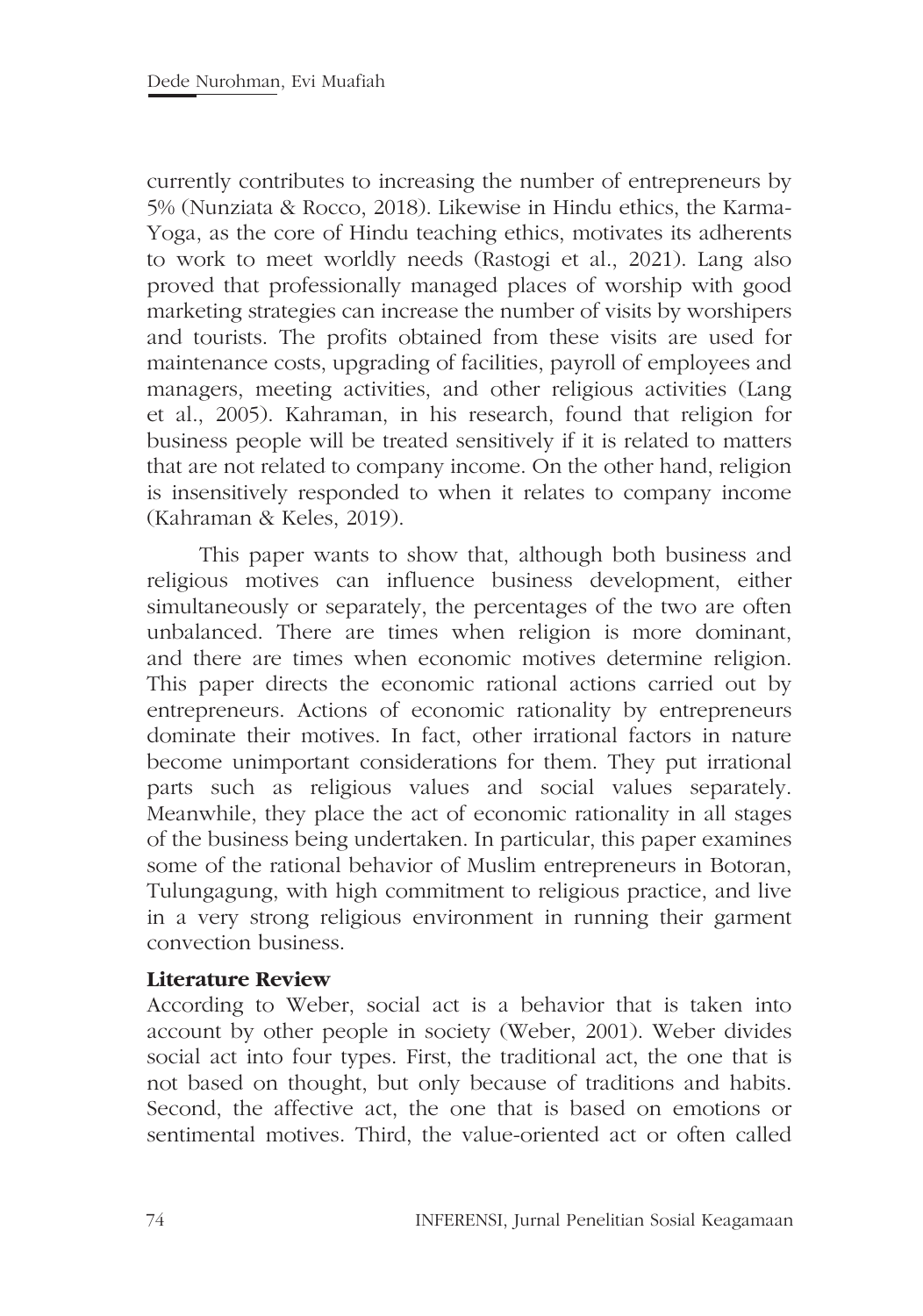the value rationality, the one that is goal-oriented, but could be an irrational choice. Fourth, the instrumental rational act, the one that is goal-oriented based on rational choices (Weber, 2001).

In the economic context, the instrumental rational action becomes very systematic. Economic activity which refers to the optimization of profits directs one's act towards rational choices to achieve these goals. This action underlies capitalist economic activity. The capitalist economy spurs people to compete to accumulate capital for commercial activities in order to obtain material benefits (Baharun & Niswa, 2019). In his book, Ritzer reveals that the acts based on rational choices have an orientation to involve calculating means and ends. Some of its characteristics, namely: emphasizing calculability, focusing on efficiency, ensuring predictability, replacing human technology with non-human technology, and exercising control over various uncertainties (Ritzer, 2011). In the economic context, this rational action becomes the basis for a person's act in obtaining benefits for their efforts. The rational act in economics has nothing to do with religion, even apart from any motive. The economic rational act only discusses the economic aspects.

According to Popkin, rational economic act is a business activity that establishes itself in its general dimension or pragmatism that seeks material benefits (Popkin, 1979). Popkin further explained that rational economic act is a person's activity in fulfilling their life's needs by continuously calculating to find the best option for themselves from among many options. In the midst of changing situations, they can still improve their life and welfare or at least maintain the level of life they are enjoying (Popkin, 1979). A rational choice in a business is an option that is considered the most suitable for its capabilities, and is carried out in the most efficient way, both in time and in cost, with the aim of obtaining maximum benefits, and avoiding anything that can reduce the profitability. According to Popkin, basically humans are homo economicus, all their life is spent working and looking for profit (Keyes, 1983). Elster explained that humans as homo economicus are always controlled by the dimensions of economic rationality, triggered by future rewards, adapt to changing conditions, always make improvements, are easily caricatured as independent asocial atoms (Elster, 1989).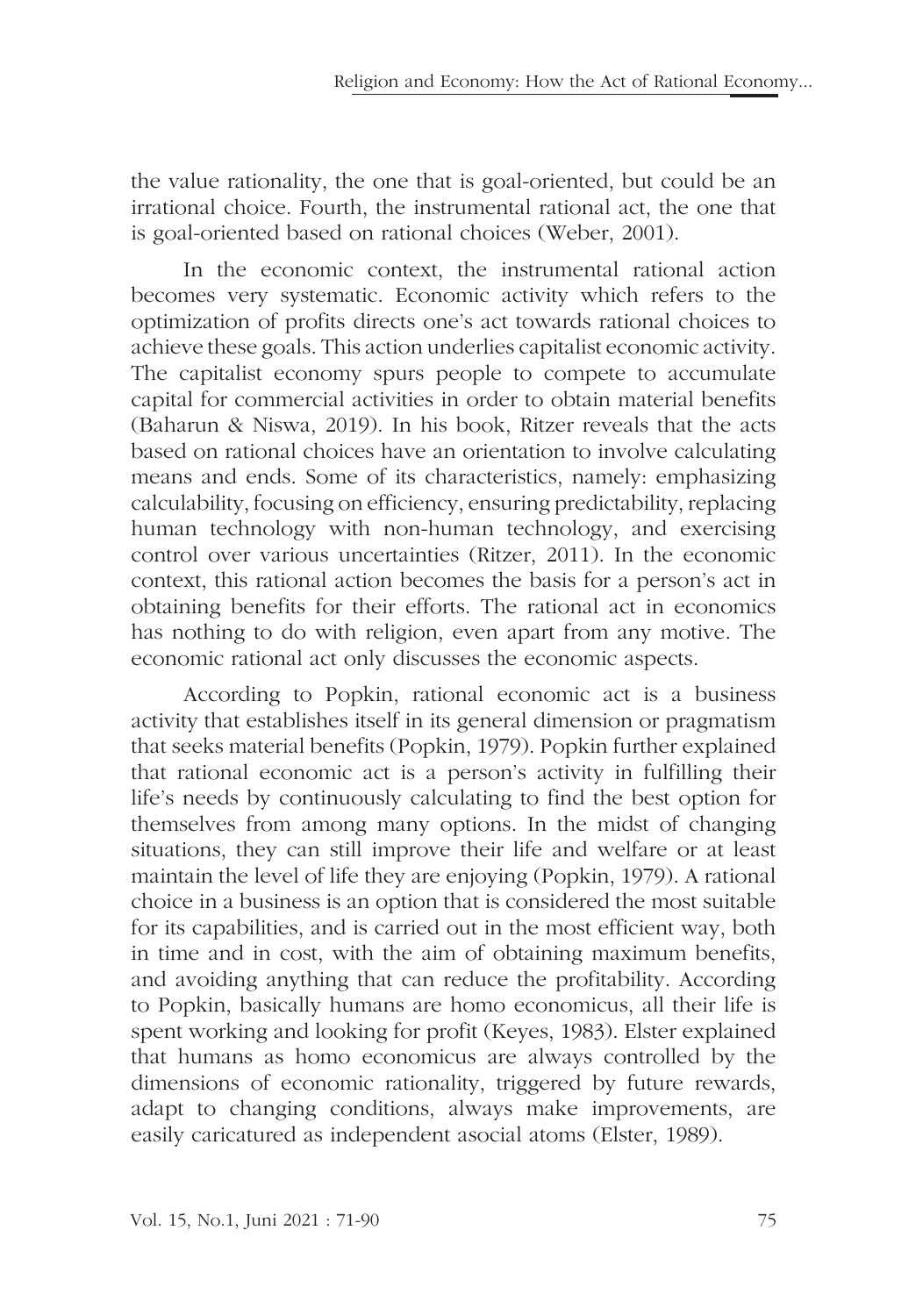According to Hovenkamp, in the context of entrepreneurs, the act of economic rationality is when an entrepreneur is fully aware that their abilities are very capable of achieving the goals they want. This act takes the form of self-readiness and the ability to reach it (Hovenkamp, 1992). Meanwhile, according to Godilier, the act of economic rationality is how they get the maximum benefit. For entrepreneurs, these profits are used in two ways: for investment, which then turns into business capital, and for consumptive needs. They get a very reasonable profit because they have spent their capital (Godilier, 2012).

Religion is a value system. In Weber's typology of social act, religion is included in the value-oriented social act. This act is more goal-directed, and often don't take rational choices into consideration. In the economic context, the Scott's religious value is termed the moral economic act. According to Scott, the moral economic act focuses on what entrepreneurs think and believe about their world, and on the worldview used to understand and explain their acts (Scott, 1976). A person's moral motivation is shaped by certain values and belief systems. Human behavior and the choices they make are believed to be guided by an impulse to do good. This moral value comes from a cosmological perspective, including a culturally patterned religion about nature and the people who inhabit it (Putra, 2003). They have a moral outlook that is based on the way the earth works. They consider that the human moral universe determines or influences the behavior and choices made by humans (Wilk & Cliggett, 2007). With regard to economics, morals and religion, this becomes the control for business activities, thus the consequences that arise do not conflict with moral and religious values. Internalization of religious or moral values in the form of faith, piety, hard work, optimism, patience, independence, honesty, and cooperation will be embedded in oneself and become part of ownership that is always maintained (Prasanti & El Karimah, 2018).

The difference between morality and religion lies in the existence of an eschatological dimension that religion holds firmly. Meanwhile, moral does not address this dimension. Economic acts in religion are not only based on worldly orientation, but also on otherworldly. Meanwhile, moral economic acts are oriented only to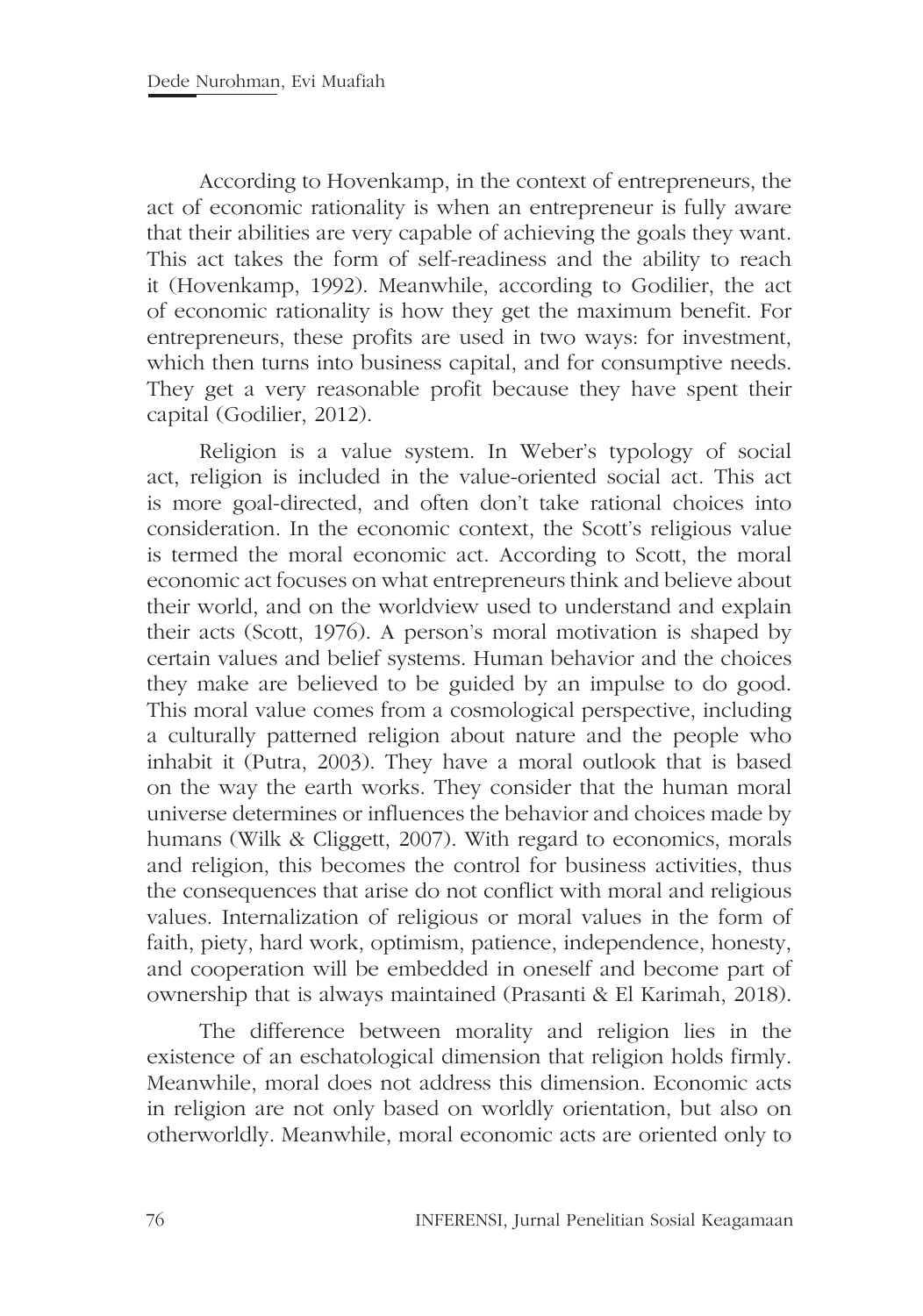worldly life. However, in the context of economic act, both of them make values the main consideration. Religious and moral values in economic activities have much in common. Both of them prioritize the immaterial dimension for the realization of a harmonious relationship that emphasizes high respect for others and solidarity with others. Both religion and morals want everything to take place in a polite and civilized manner, without the domination of materialistic goals.

According to Weber and Scott, although morals or religion can influence the economic act, this is not the case with Berger. Berger does not fully believe religion can influence the economy. For the acts that occur can be completely different from the basis of values. Ideas, thoughts or minds are very limited in determining the system of act. There is no certainty that there is a straight line between mind and act. What is lived does not always result in the corresponding act (Berger, 1986).

# **Methods**

The research was conducted in Botoran, Tulungagung, with the subject of Muslim entrepreneurs in apparel convection. This region has 440 textile industries, with 25% of them are home industries which is engaged in convection (apparel) and is spread in the Botoran sub-district. These home industries hire 372 employees, both the who are the Botoran community and also outside Botoran (Amin et al., 2019). These home industries are the largest Muslim clothing producer, not only in Tulungagung but also in the former Kediri Residency which includes the regencies of Kediri, Blitar, Trenggalek, Ponorogo, Pacitan, Nganjuk, and Ngawi. With 98% of the population is Muslim, Botoran has one of the largest markets in Tulungagung that operates day and night. This market accommodates as many as 1870 traders (Amin et al., 2019). Muslim fashion products produced by the Botoran home industries are not only marketed in Tulungagung and its surroundings, but spread to Surabaya and big cities outside the province, outside the island, and even abroad.

Several considerations in making the Botoran Village the place of research, among others: (a) Botoran is the center of the home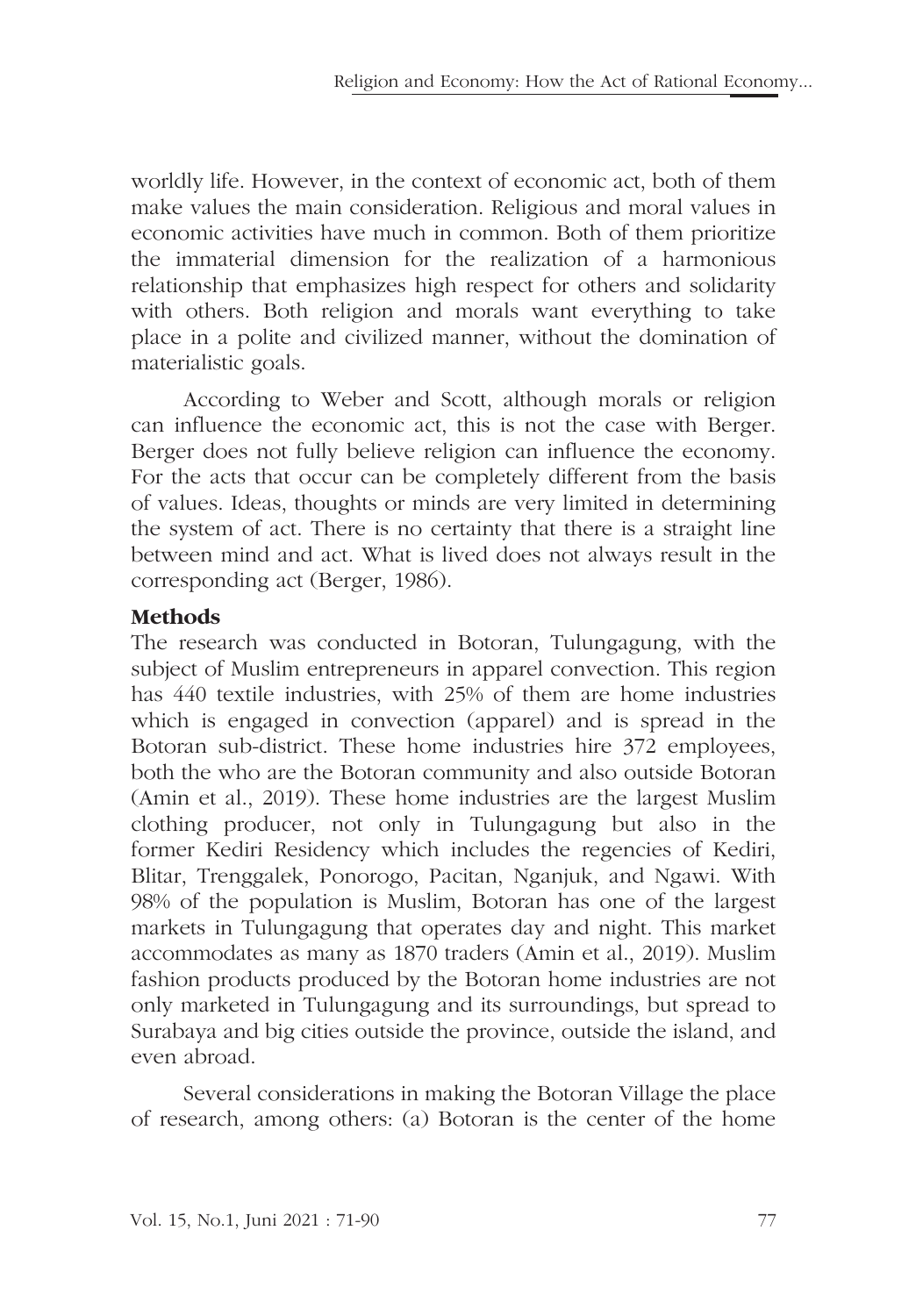industry which is engaged in the largest apparel convection in the Mataraman area, and is located in the heart of Tulungagung city which can freely access business needs; (b) Botoran is surrounded by Islamic boarding schools, the Pesantren Mangunsari in the north, and the Pesantren PETA (Pesulukan Tarikat Agung) in the south, and these two pesantren (Islamic boarding school) are very old, exalted, and have a strong influence on the people of Tulungagung; (c) In Botoran itself, there are Pesantren As-Safinah and Madrasah Diniyah (MADIN) whose students always line the main road when going to and from school, and some of the administrators of these educational institutions are successful convection entrepreneurs; (d) The Botoran convection entrepreneurs are devout Muslims, and they participate in religious activities in the community as well as have performed the hajj pilgrimage.

This is a qualitative field research (Denzin, NK, 2000). This research used phenomenological approach, in which researchers not only collected data in quantity and quality, but also made interpretations of the data, and revealed the meaning behind the phenomena found. In the context of this research, the data in question were in the forms of thoughts and opinions of research subjects, in this case, the Botoran apparel convection entrepreneurs including the reasons for the behavior they did and the motives that pushed them to take such act.

This research demanded a variety of data collection techniques. This technique required researchers to get the right data source that could help researchers understand the problem or research question, either from the informants or from the website (Creswell, 2009). Therefore, this research used three data mining techniques: interviews, observation, and documentation. This research also checked the validity of the data (triangulation). The checking was carried out through interviews with local residents, customers, Heads of villages, and the department of industry and trade. This was important not only as a material for checking the validity of the data, but also as a means of exploring deeper into existing information.

The data analysis technique used the method recommended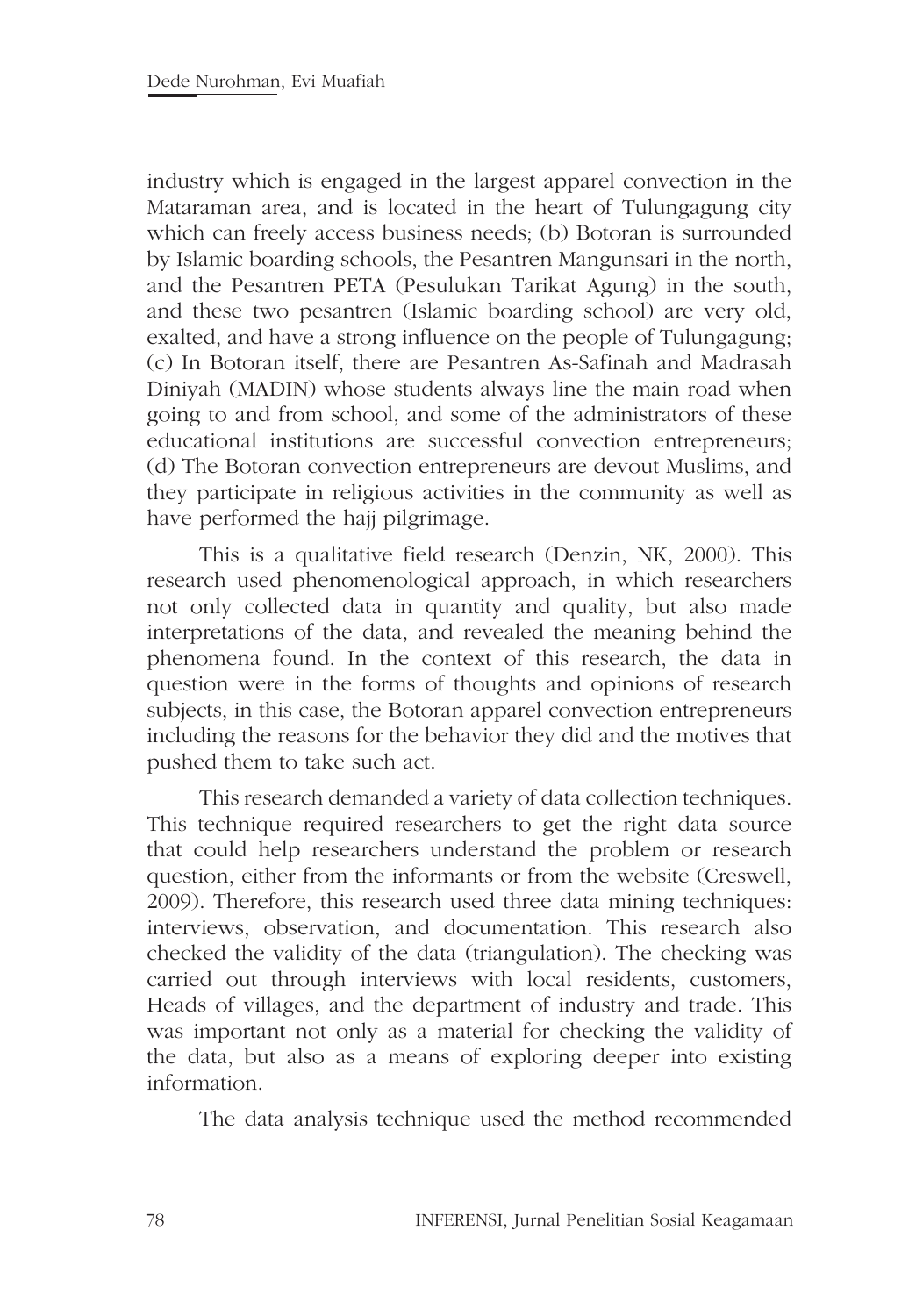by Miles and Huberman, namely data reduction, data presentation, and drawing conclusions or verification (Miles & Huberman, 1994). In detail, the data analysis was carried out following Creswell's suggestion which was carried out in the following order: (1) collecting raw data in the forms of transcripts, fieldnotes, pictures, and so on; (2) organizing data through data classification according to their respective themes; (3) reading the data thoroughly; (4) coding the data; (5) ) linking the data in the form of themes or descriptions, and; (6) interpreting the meaning of these themes or descriptions (Creswell, 2009).

# **Results and Discussion**

Based on extracting data in the field, this research found several behaviors and acts of the Botoran convection entrepreneurs that were based on rational considerations, including: (1) Using their own houses as the production centers; they did this to reduce production costs, especially related to the land; they, in this case, preferred to partition their house in several rooms, i.e., for families and for production; they did not choose to look for rental houses because, according to them, it would increase the production costs. (2) Choosing external tailors; they preferred to leave their works to those tailors rather than hiring workers; if they hired workers, they had to provide sewing machines; according to them, this could cut the production costs. (3) Purchasing computer embroidery machines; the entrepreneurs preferred to buy computer embroidery machines rather than handing them over to manual embroidery workers; according to them, with the computer embroidery machines, the customers' design needs could be fulfilled perfectly and could be done quickly.

Apart from that, several behaviors or acts of the entrepreneurs were also found that were not based on considerations of religious values or social morals, among others: (1) Establishing cooperation to provide capital with Chinese-owned shops using the *ngalap nyaur* system; they did not choose the Islamic financial institutions as the capital partners, such as Sharia Bank and *Baitul Mal wa Tamwil* (BMT) that were around them; according to them, the financial institutions were too rigid and formal. (2) They did the *dun-dunan rego*, competing with other entrepreneurs by lowering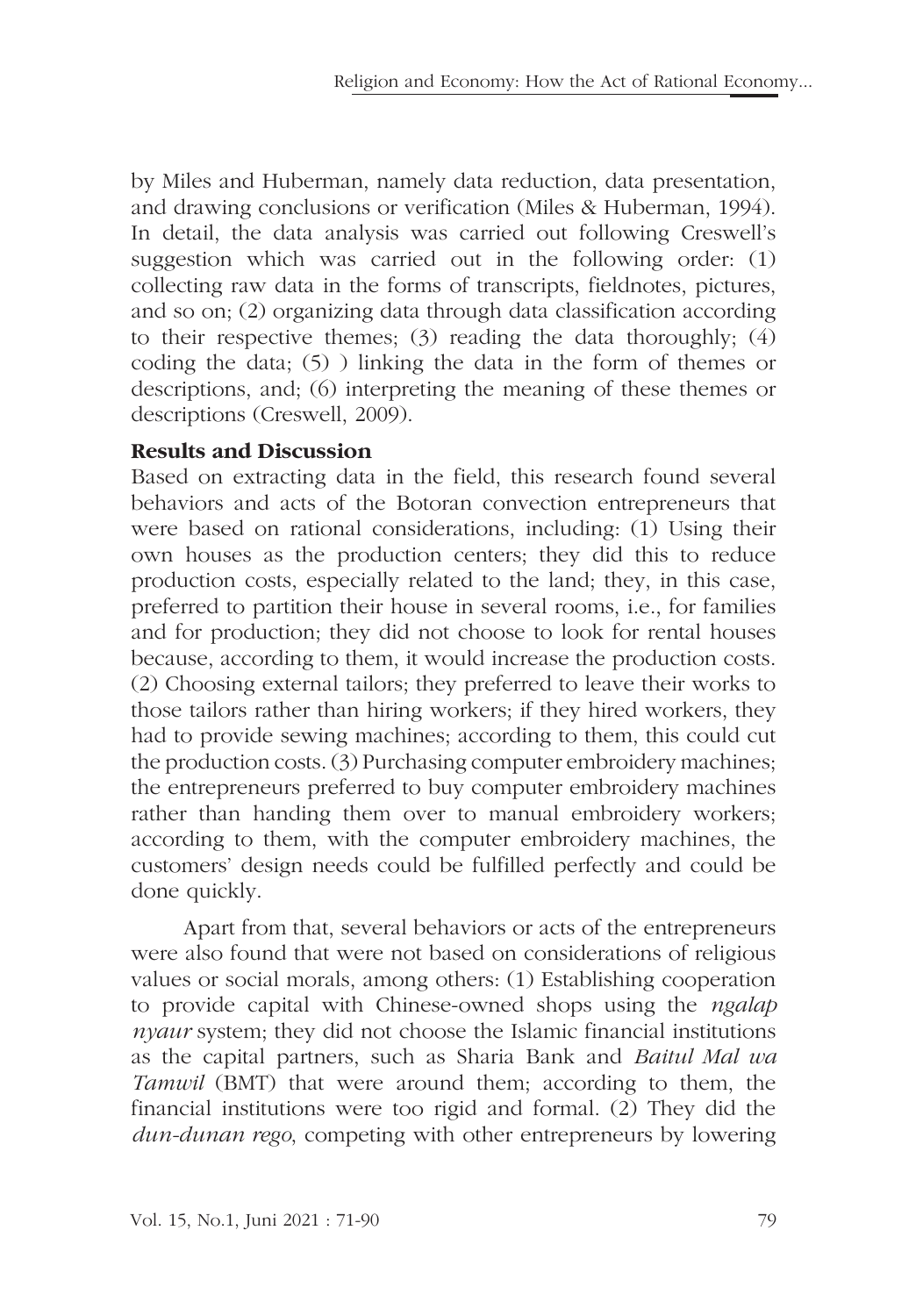each other's prices to below what they should have been; this was done when the situation forced them to pay off their dependents immediately, or because a competitor started to drop the price of their product below the market price. (3) They did *nembak*, imitating products that were in demand in the market; they imitated the products exactly, not only the model but also the brand trade; they did this because they didn't want to bother making models that didn't necessarily sell well in the market. (4) They did not want to be invited to establish associations or cooperatives that covered them; they thought that the association had no benefit for their businesses, and was only a waste of their business time.

The economic acts of the Muslim entrepreneurs of Botoran showed that their acts were influenced by considerations of rational choices. The behavior of those who chose to partition their houses for production space, chose sewing workers from outside, and chose to buy computer embroidery machines, illustrated that their dimension of rationality works was to support their economic activities. The rationality dimension works direct the actors to ways of doing efficiency at each stage, calculating profit and loss, ensuring predictability, replacing human technology with non-human beings, and controlling all uncertainties (Ritzer, 2019).

Efficiency in setting up production houses was done by not choosing a rental house, but at the expense of their private dimension with their families. The efficiency was also carried out by selecting external sewing workers (non-permanent tailors) who worked according to orders. The presence of tailors could still increase the production costs such as regular payroll, provision of work space, and provision of sewing equipment. Likewise, in the case of replacing manual embroidery with computerized embroidery. By predicting and calculating the advantages and disadvantages, they chose the more efficient computer embroidery machines. With these machines, they could meet consumers' desires in a variety of designs that were difficult to do manually. Through these machines, consumers' orders can also be done quickly. This dimension of efficiency was believed by entrepreneurs as a way to maximize profits. Their awareness of the importance of this efficiency also made them decide the best choices in changing situations in order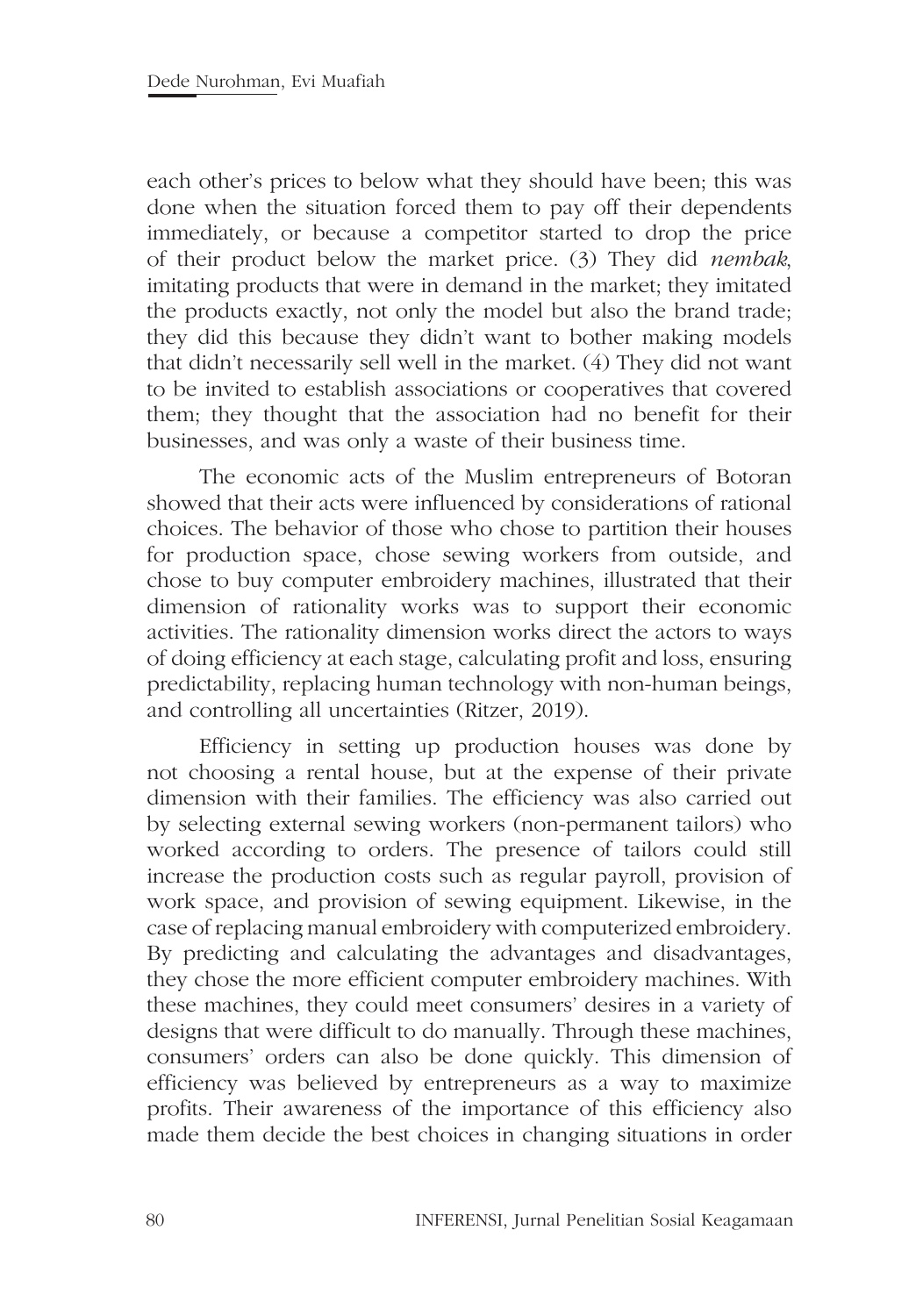to improve their welfare, at least to maintain the survival they were enjoying (Popkin, 1979).

 The rationality dimension controls entrepreneurs working in a business framework. At the same time, business activities control entrepreneurs to make rational choices. Therefore, entrepreneurs instinctively will always position themselves as homo economicus, that is, the individuals who orient their lives for profit (Keyes, 1983). They are triggered by future rewards, adapt to changing conditions, always make improvements, and are easily caricatured as independent asocial atoms (Elster, 1989). This dimension of rationality does not only stop at the benefits of ensuring the family's life needs, but for the benefit of their long-term investment (Godilier, 2012).

The economic behavior or acts of the Muslim entrepreneurs of Botoran, which were influenced by considerations of choices that were not linear with religious values and social morals, showed that consideration of rational choices determined other irrational considerations. Their behavior in favor of partnering with non-Muslim Chinese in procuring capital, *dun-dunan rego*, *nembak*, and reluctant to be invited to establish cooperatives, suggesting that the religious and social moral dimensions had no place in their economic acts. The strong religious environment, the involvement of some of them in the management of religious educational institutions, and the title "Hajj" they used, were unable to direct their economic acts in accordance with religious and moral ideals. Although their daily thought patterns and behavior appeared to reinforce these values, according to Berger, it did not necessarily influence their business acts (Berger, 1986).

Partnering with non-Muslim Chinese was preferable to Islamic banks or BMT, showing that the bonds of faith did not automatically bound the entrepreneurs to work together on the basis of religious struggles. Their choice was based more on the flexibility and ease in the loan process as well as a soft tolerance for repayments that were not found in the financial institution system. They also based the economic thinking ratio of relationship marketing, a marketing strategy carried out by maintaining relationships with their partners as distributors that had been established (Dimyati, 2016). This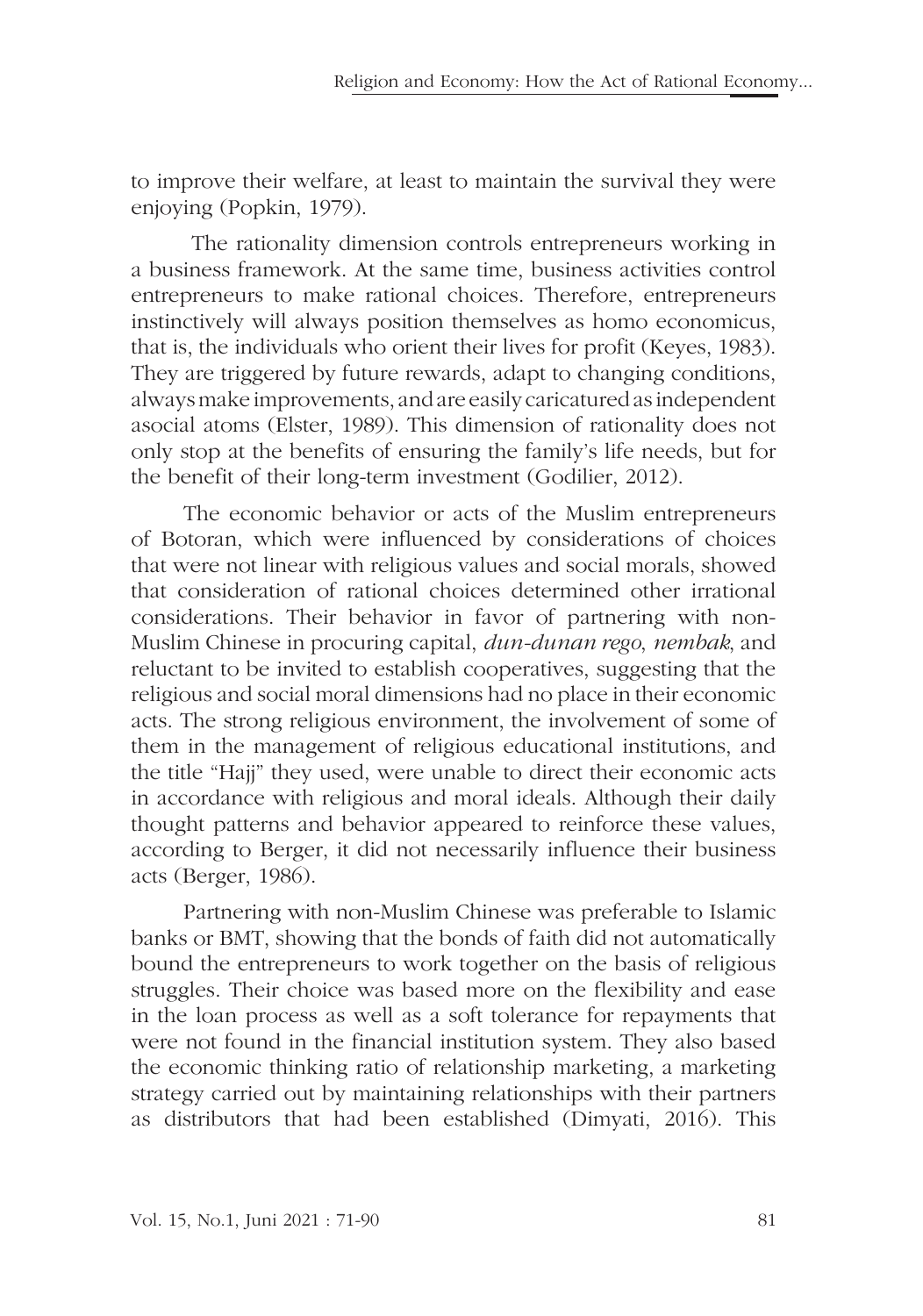condition was seen by the entrepreneurs as the right choice for their businesses. Religion was expected to create a social basis as a foundation for conducting business activities in accordance with religious norms, as the Essoo concept was not found in their production activities (Essoo & Dibb, 2004). Consumption behavior which is Essoo's study allows the actor to follow religious messages because it is directly related to the body. Meanwhile, production activities are more related to the process of business continuity. Likewise, with the research in Jatinom, where the social basis shaped by the Muslim traders in Jatinom was not solely due to religious doctrine, but rather the socio-religious organization of Muhammadiyah which succeeded in shaping its members into highly committed Muslims (Abdullah, 1994). The management of places of worship that generates many benefits found by Lang (Lang et al., 2005), as well as institutions of equality of faith that can organize adherents to generate material benefits found by Bankston (Bankston III, 2002), assert that religion influences business acts when structural forces suppress their business behavior. According to Kahraman, religious factors are handled sensitively by entrepreneurs only on matters that are not related to company income (Kahraman & Keles, 2019). Therefore, capital, which is an important element for the survival of a company, cannot be used as a consideration for the economic act.

Some of the economic behavior or acts of the Muslim entrepreneurs of Botoran related to *dun-dunan rego* and *nembak* showed that their behavior was not driven by moral and religious dimensions. These two behaviors not only resulted in damaging market prices and created unfair competition, but also created social tensions and conflicts. Their choice of these acts, however, was based on the circumstances that demanded it. In the free market, competition for their products was very competitive. They not only competed with competitors from within the country, but also abroad. The intense competition required the entrepreneurs to take quick acts in business so that market share did not decrease, and the business continued. In this situation, the moral and religious fences were nullified. They used economic measures as measured by their own rationality. At the state level, economic motives are prioritized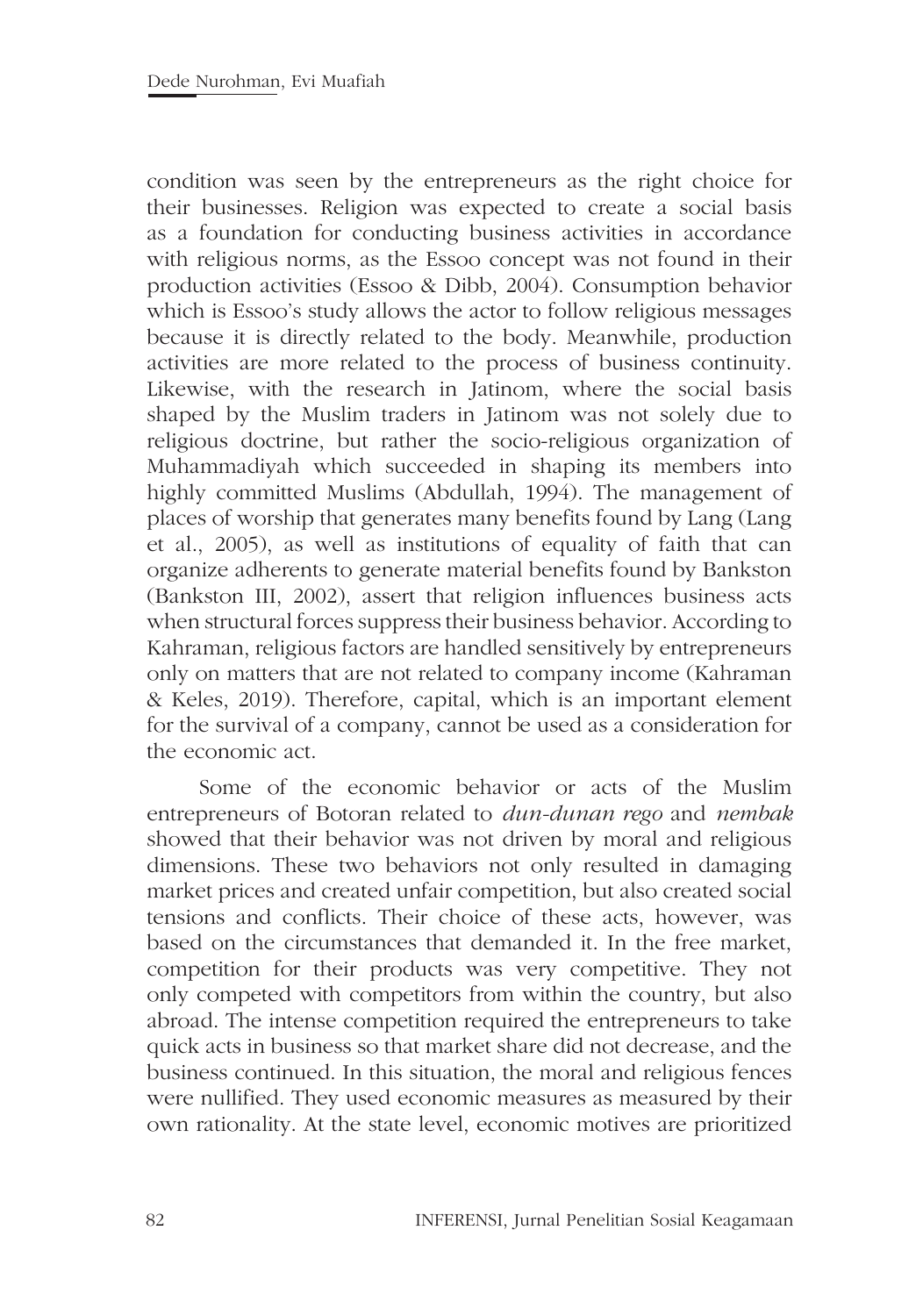over social-human motives. In fact, social motives are often shown on the outside to cover up their larger economic motives. Some rich countries do this in offering their assistance (Suzuki, 2020). Therefore, the moral economic action that Scott conceptualizes as the basic motive for the economic action of humans, individuals and institutions, which comes from beliefs and views of life about something that is good and wrong, in certain conditions the motive is not visible or even deliberately set aside (Scott, 1976). Moral and also religion are ideally able to control entrepreneurs in creating social harmony, in tight business situations, these motives are coopted by the dimensions of rationality that give birth to pragmatism, a perspective that puts the truth of an opinion measured from practical results (Aviva et al., 2020). In a difficult situation, a person cannot be sure what he will do right or wrong (Bankston III, 2002). That's when the rationality dimension comes into play to choose what it thinks is appropriate.

The economic behavior or acts of the Muslim entrepreneurs of Botoran that were influenced by considerations of choice that were not linear with social values showed that the consideration of rational choices overrode irrational considerations. Their behavior in the form of reluctance to shape a convection entrepreneur community initiated by the government was born from their experience when the cooperative became their umbrella. They basically understood the function of cooperatives as a means of communication. Cooperatives accommodate the common interests of all members into one family based on joint work and contributions. Its members avoid conflict and favoritism that destroy togetherness (Sulaiman et al., 2018). However, they considered that the existence of a cooperative did not have positive implications for business progress. In fact, they considered it interfere with concentration of effort, both in time and energy. Even though, cooperatives can be a force for training with the government. The relationship between entrepreneurs and the government can create business sector innovation (Tian et al., 2019). There was a cooperative in Botoran, which lasted several years and finally disbanded. This experience became their consideration in deciding there was no need for a community to accommodate them. The social harmony, which is the goal of moral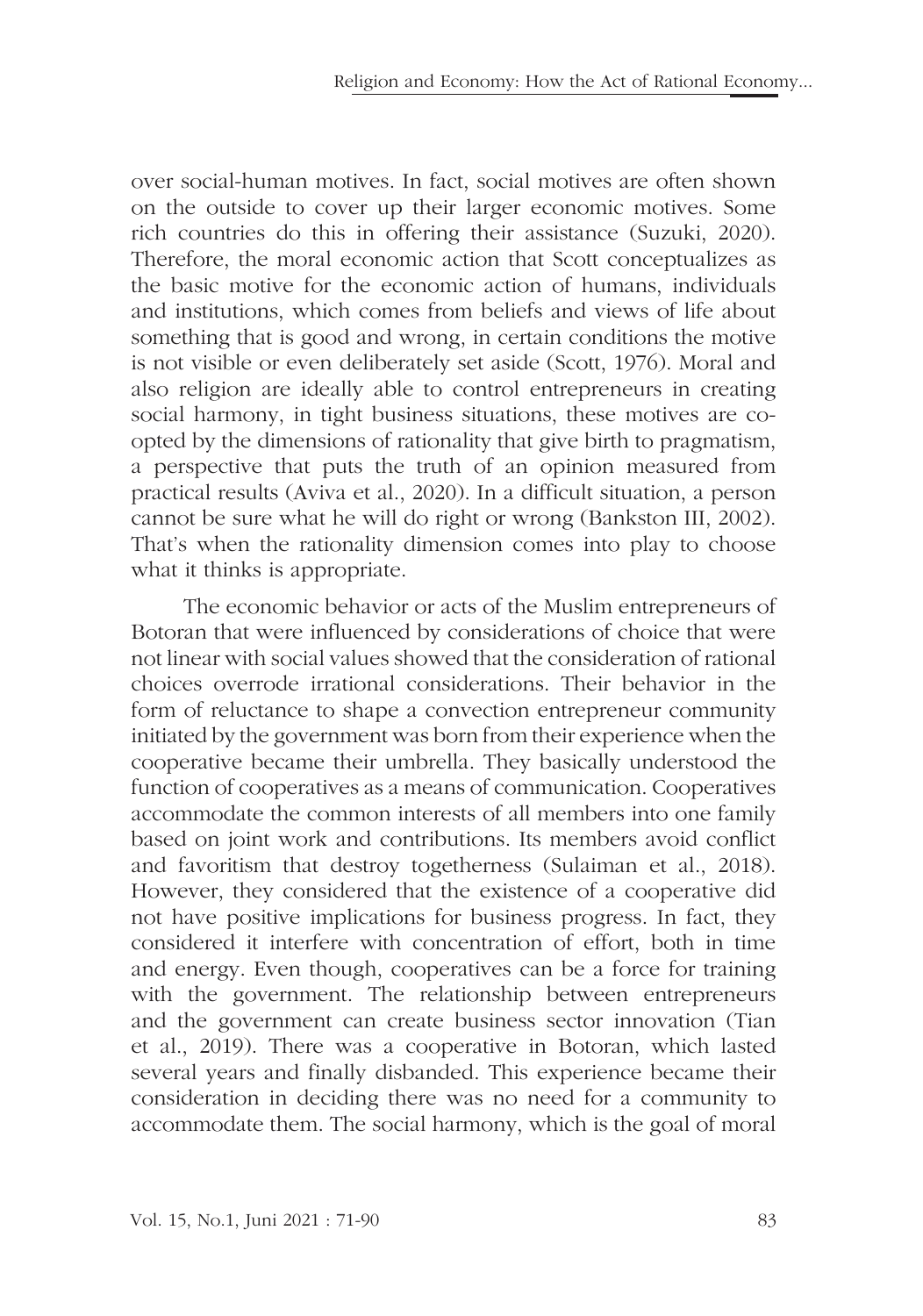economic act, was obscured by past experiences. This experience was present and became a consideration when they were invited to form an organization. This experience became the basis of act for rational thinking. They considered the organization to have no impact on their businesses. Their choice led to an attitude of reluctance to establish community. The dimension of rationality that appeared as the basis of reason was disruption of concentration in business and reducing opportunities for profit. To them, it seemed that a community could be accepted if it was in line with business goals, namely to make a profit. According to Keyes, humans are homo economicus in nature, creatures who always spend their lives working and looking for profit and avoiding themselves from something that might reduce their profit (Keyes, 1983). This character was strengthened by the bitter experiences they had experienced. In situations like this, human nature is clearly depicted as Elster states, as being pushed from behind by a quasi-inertial force, insensitive to circumstances, clinging to determined behavior even though new options are available (Elster, 1989).

The Muslim entrepreneurs of Botoran are independent individuals. Although the religious dimension is close to and inherent in them, they are not under the power of the institutional religious and social structures that control them. Weber, in his thesis, stated that religion has an influence on business behavior when religious doctrine explicitly connects business behavior with eschatological life. Wealth and poverty determine the eschatological life of the believer in heaven or hell. The leaders of the Calvinism sect control the economic behavior of the followers of this sect (Weber, 2001). This shows that religion can stimulate economic excitement when there are strong structures and institutions that control them. According to Lang, economic moral or religious motives and actions can work effectively if institutions with their structural mechanisms cover economic activities. Especially if the existing structure in the institution can work professionally (Lang et al., 2005). In other words, Bankston stated that religion, which is professionally institutionalized in business activities, can unite economic actors on the basis of the same bonds of belief and faith (Bankston III, 2002). Therefore, an economic act that is not controlled by an institution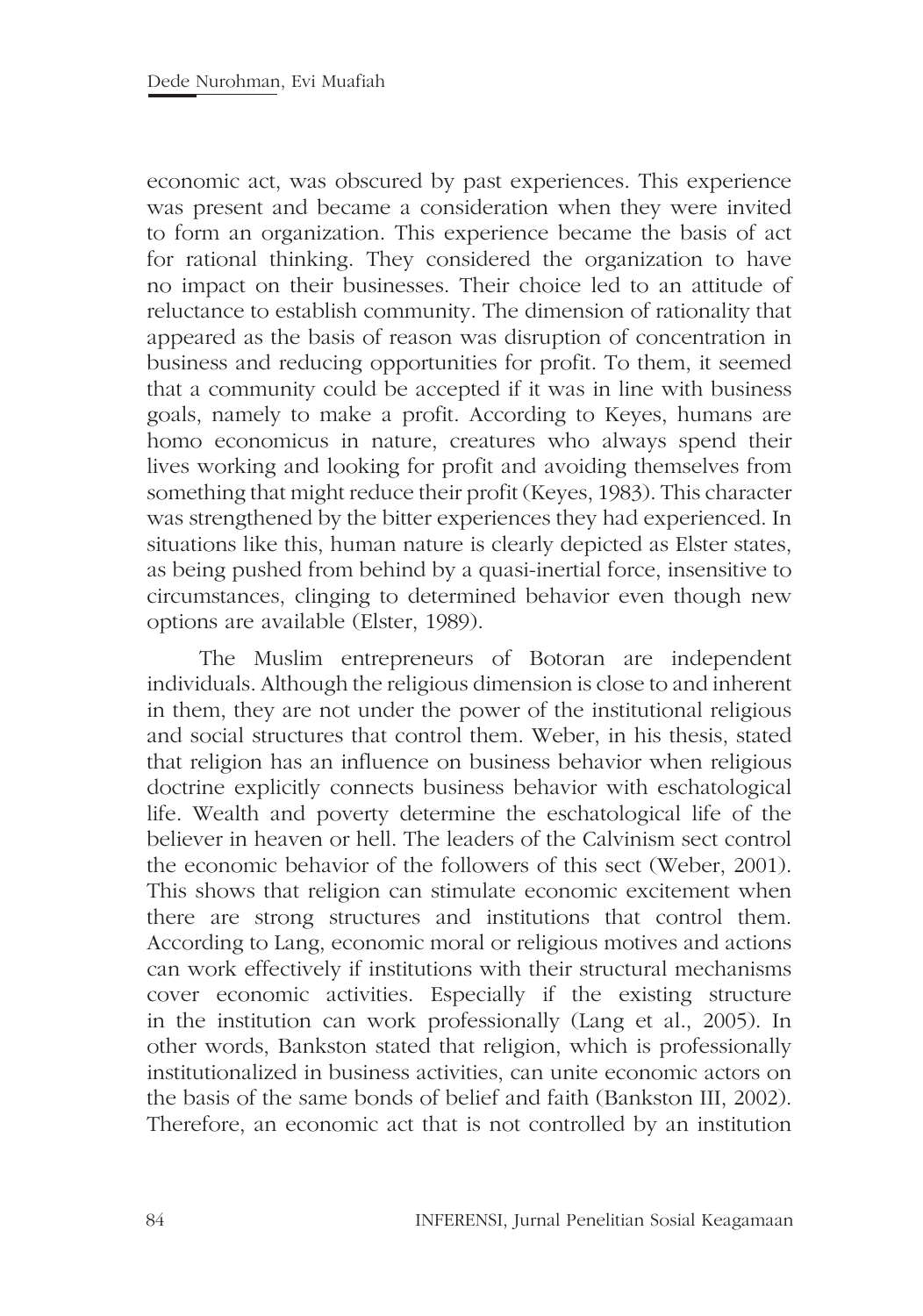provides an empty space to be interpreted contextually on the basis of the rational subjectivity of business people. Therefore, the Muslim entrepreneurs of Botoran prioritize their rational economic acts rather than economic acts based on moral, social and religious values.

## **Conclusion**

The economic act of the Muslim apparel-convection entrepreneurs of Botoran is based on rational choices. Their choice of this dimension of rationality leads them to override choices that have social, moral, and religious values. Religion, including moral and social, can work effectively to influence the economic act, only when religion is institutionalized as an institution or organization. However, when religion only becomes a belief system that is inherent in its adherents, the rationality dimension takes over religious motives. This can be seen from some of their economic behavior in three ways: first, the purely rational economic act. This behavior is seen when the entrepreneurs choose to partition their houses to be used as the place of production, choose an independent tailor, and replace manual embroidery tailors with computer embroidery machines. Second, the rational economic act that ignores ethics or religion. This behavior appears in their behavior in the forms of choosing non-Muslim Chinese as their capital partners, *dun-dunan rego* and *nembak*. Third, the economic rational act that ignores social values. This behavior appears in the form of their reluctance to establish cooperatives or other communities that accommodate them. Therefore, existing Islamic financial institutions, such as Sharia Banks and *Baitul Mal wa Tamwil* (BMT) as well as Islamic Community Organizations, need to be present to pay attention to business development and empowerment of the community.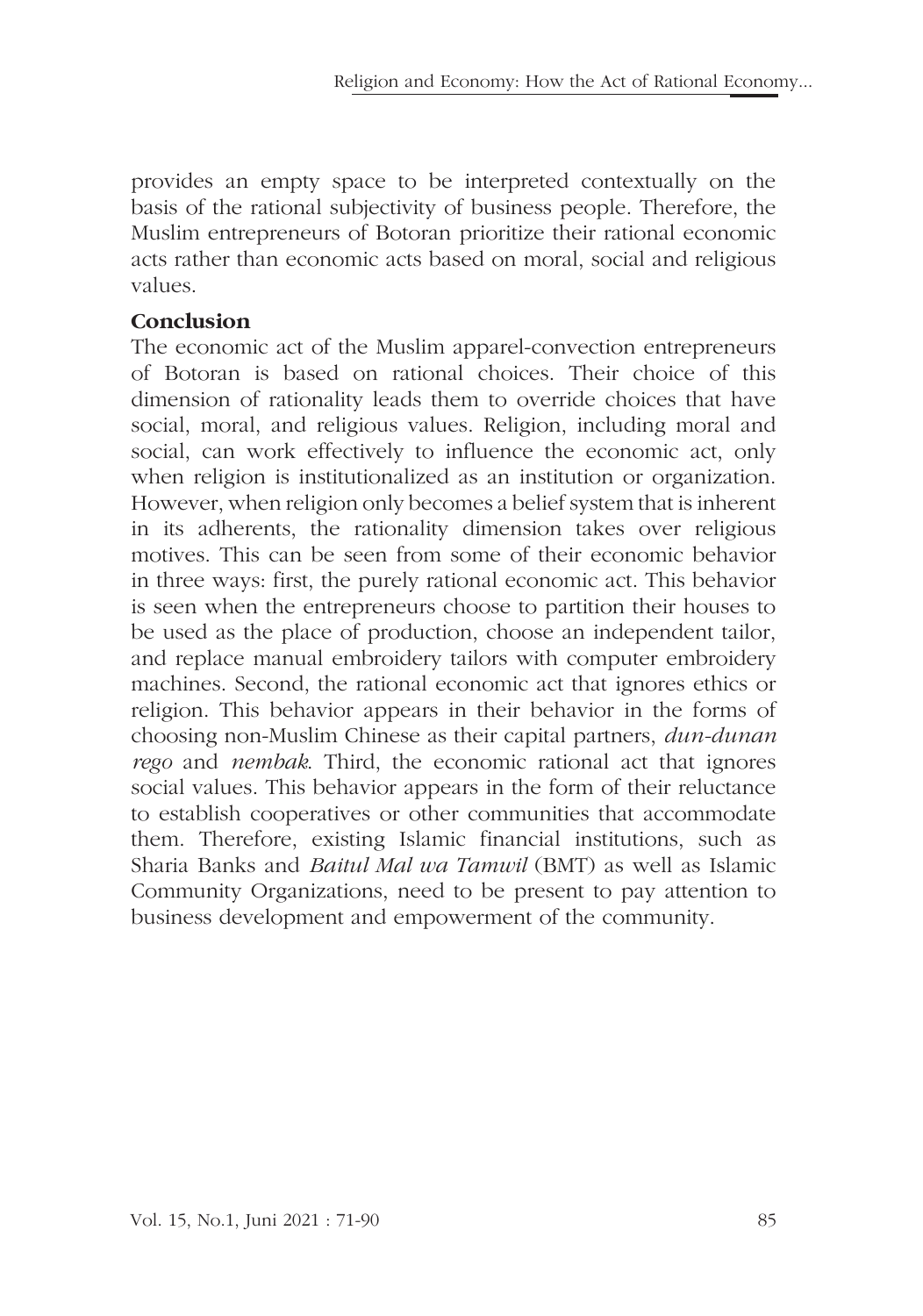#### **References**

- Abdullah, I. (1994). *The Muslim Businessmen of Jatinom, Religious Reform and Economic Modernization in A Central Javanese Town*.
- Amin, M., Triyono, & Suyono, D. (2019). *Kecamatan Tulungagung dalam Angka 2019*. BPS Kabupaten Tulungagung.
- Antaranews. (n.d.). *Produksi Pakaian Jadi Melonjak Dongkrak Pertumbuhan Manufaktur*.
- Aviva, I. Y., Ardiansyah, M., & Hanafi, S. M. (2020). Economic Pragmatism of Yogyakarta Muslim Community in Selecting Banking Institutions. *INFERENSI: Jurnal Penelitian Sosial Keagamaan*, *14*(2), 201–220. https://doi.org/10.18326/infsl3. v14i2.201-220
- Babakhan, A., Shafia, M. A., Atani, A. A. R., & Aliahmadi, A. (2020). What motivates academics to engage in industry? The role of spiritual and religious urges. *European Research on Management and Business Economics*, *26*(3), 164–173. https:// doi.org/10.1016/j.iedeen.2020.07.002
- Baharun, H., & Niswa, H. (2019). Syariah Branding ; Komodifikasi Agama Dalam Bisnis Waralaba di Era Revolusi Industri 4 . 0 Cyber Physical System ( CPS ) dan Internet of Things and Services sertamampu menaikkan efsiensi manufaktur dan kualitas produk . dunia perekonomian di Indonesia . D. *Inferensi*, *13*(1), 75–98.
- Bankston III, C. L. (2002). Rationality, Choice and The Religious Economy, The Problem of Belief. *Review of Religious Research*, *43*, 311–325. http://about.jstor.org/terms
- Berger, P. L. (1986). *Invitation to Sociology A Humanistic Perspective*. Penguin Books.
- Creswell, J. W. (2009). *Research Design Qualitative, Quantitative, and Mixed Methods Approaches* (third Edition). SAGE Publication, Inc.
- Denzin, NK, and L. (2000). *Handbook of Qualitative Research*. SAGE Publications.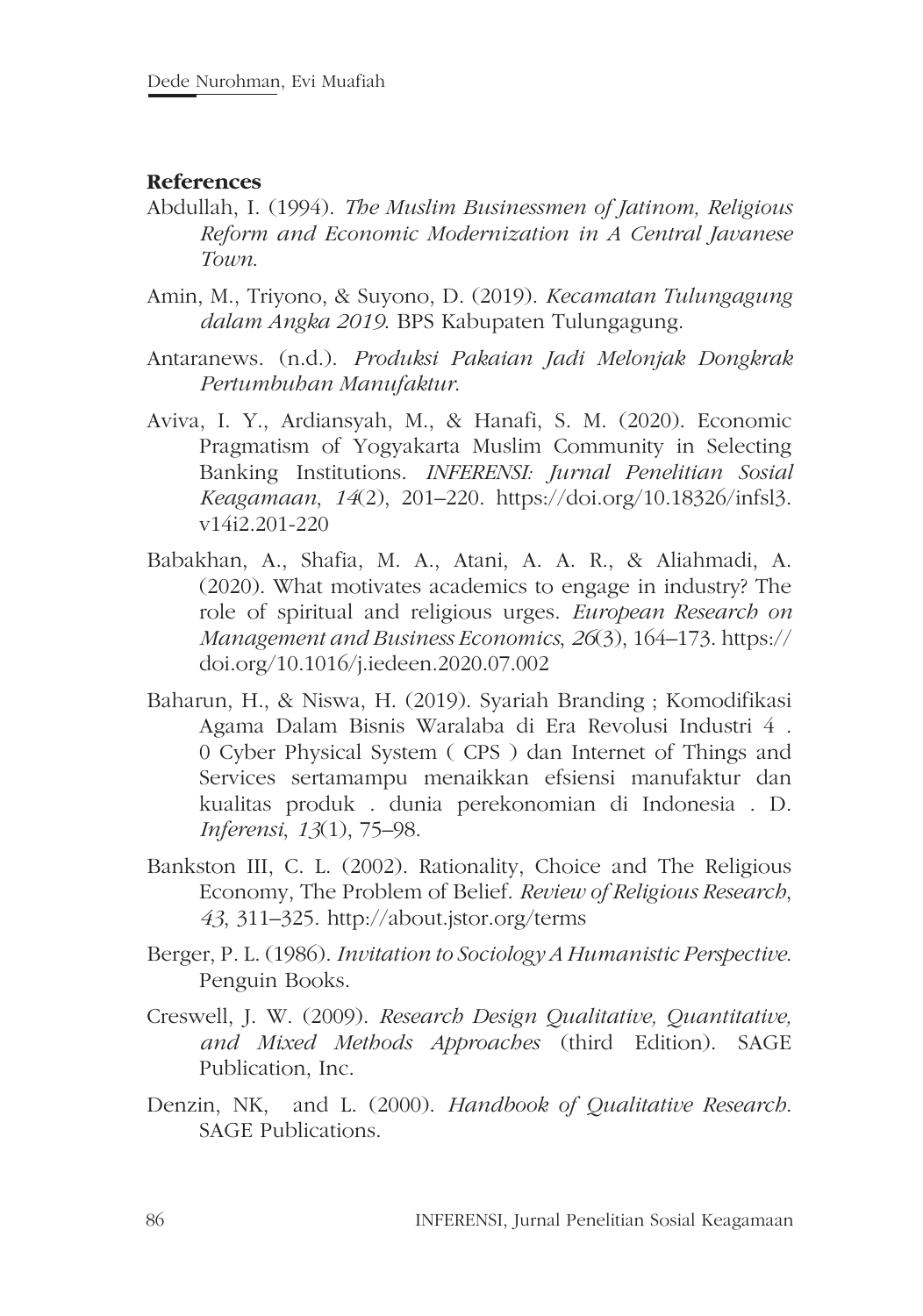- Dimyati, M. (2016). Komparasi Pengaruh Relationship Marketing Dengan Pengaruh Mediasi Kepuasan Dalam Membangun Loyalitas Pasien Rumah Sakit Islam Di Kabupaten Banyuwangi. *Inferensi*, *10*(2), 451. https://doi.org/10.18326/infsl3.v10i2.451- 472
- Effendy, B. (1999). Jaring-Jaring Ekonomi Kyai: Harga Tuhan, Wacana Agama dalam Prilaku Ekonomi. *Gerbang*, *5*(248–52).
- Elster, J. (1989). Social Norms and Economic Theory. *Journal of Economic Perspectives*, *3*(4), 99–117.
- Essoo, N., & Dibb, S. (2004). Religious Influences on Shopping Behaviour: An Exploratory Study. *Journal of Marketing Management*, *20*(7–8), 683–712. https://doi. org/10.1362/0267257041838728
- Godilier, M. (2012). *Rationality and Irrationality in Economcs*. Verso.
- Hovenkamp, H. (1992). Rationality in Law and Economics. *Heinonline*, *60*, 293.
- Kahraman, Y., & Keles, I. (2019). The Effects of the Changes of Religious Thoughts and Implementations on Business. *Nile Journal Business and Economics*, *NileJBE*. http://journal. nileuniversity.edu.ng/index.php/NileJBE/
- Katadata. (2018). *Ekspor Pakaian Jadi Indonesia Periode Januari April 2018 Masih Tumbuh*.
- Keyes, C. (1983). Peasant Strategies in Asian Societies Moral and Rational Economic Approaches. *Journal of Asian Studies*, *XI.II*(4), 753–768.
- Khalil, S., & Sidani, Y. (2020). The influence of religiosity on tax evasion attitudes in Lebanon. *Journal of International Accounting, Auditing and Taxation*, *40*, 100335. https://doi. org/10.1016/j.intaccaudtax.2020.100335
- Kudlats, J., McDowell, W. C., & Mahto, R. V. (2019). Unrelated but together: Trust and intergroup relations in multi-family businesses. *Journal of Business Research*, *101*(December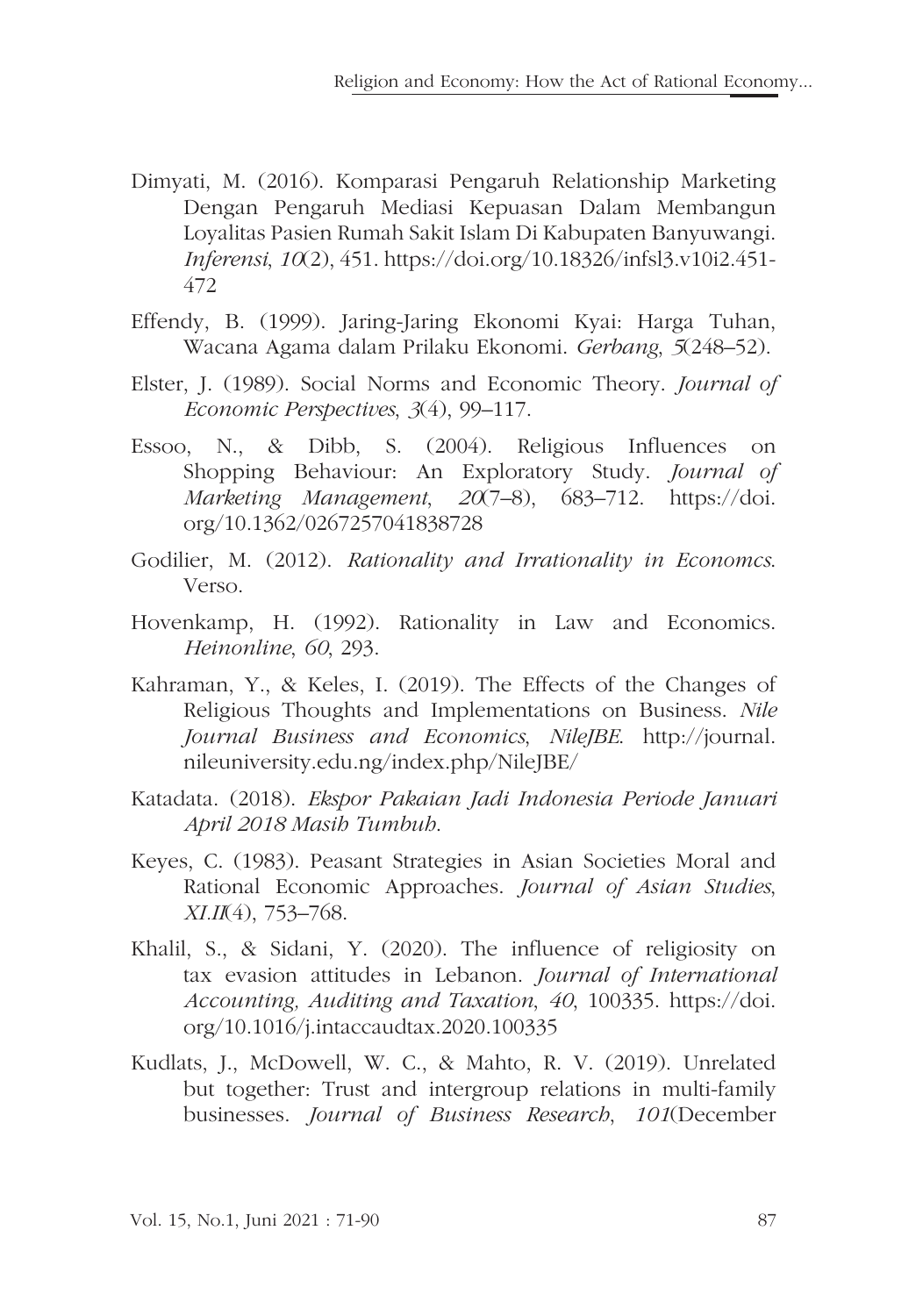2018), 750–756. https://doi.org/10.1016/j.jbusres.2018.12.073

- Lang, G., Chan, S. C., & Ragvald, L. (2005). Temples and The Religious Economy. *Interdisciplinary Journal of Research on Religion*, *1*(1). http://www.brill.nl.
- Miles, M. B., & Huberman, M. (1994). *Qualitative Data Analysis* (Second Edition). SAGE Publication.
- Moudrý, D. V., & Thaichon, P. (2020). Enrichment for retail businesses: How female entrepreneurs and masculine traits enhance business success. *Journal of Retailing and Consumer Services*, *54*(November 2019), 102068. https://doi. org/10.1016/j.jretconser.2020.102068
- Nunziata, L., & Rocco, L. (2018). The Protestant ethic and entrepreneurship: Evidence from religious minorities in the former Holy Roman Empire. *European Journal of Political Economy*, *51*, 27–43. https://doi.org/10.1016/j. ejpoleco.2017.04.001
- Popkin, S. L. (1979). *The Rational Peasant The Political Economy of Rural Society in Vietnam*. University of California Press.
- Prasanti, D., & El Karimah, K. (2018). Internalisasi Nilai-Nilai Keagamaan dalam Membentuk Komunikasi Keluarga Islami di Era Digital. *INFERENSI: Jurnal Penelitian Sosial Keagamaan*, *12*(1), 195–212. https://doi.org/10.18326/infsl3.v12i1.195-212
- Putra, H. S. A. (2003). *Ekonomi Moral, Rasional dan Politik, Dalam Industri Kecil di Jawa: Esai-Esai Antropologi Ekonomi*. Kepel Press.
- Qodir, Z. (2002). *Agama dan Etos Dagang*. Pondok Edukasi.
- Rastogi, A., Pati, S. P., Kumar, P., & Dixit, J. K. (2021). Development of a 'Karma- Yoga' instrument, the core of the Hindu work ethic: Development of a 'karma- yoga' instrument. *IIMB Management Review*, *32*(4), 352–364. https://doi.org/10.1016/j.iimb.2019.10.013
- Ritzer, G. (2011). *Sociological Theory* (Eight Edition). McGraw-Hill.
- Ritzer, G. (2019). *The McDonaldization of Society into The Digital*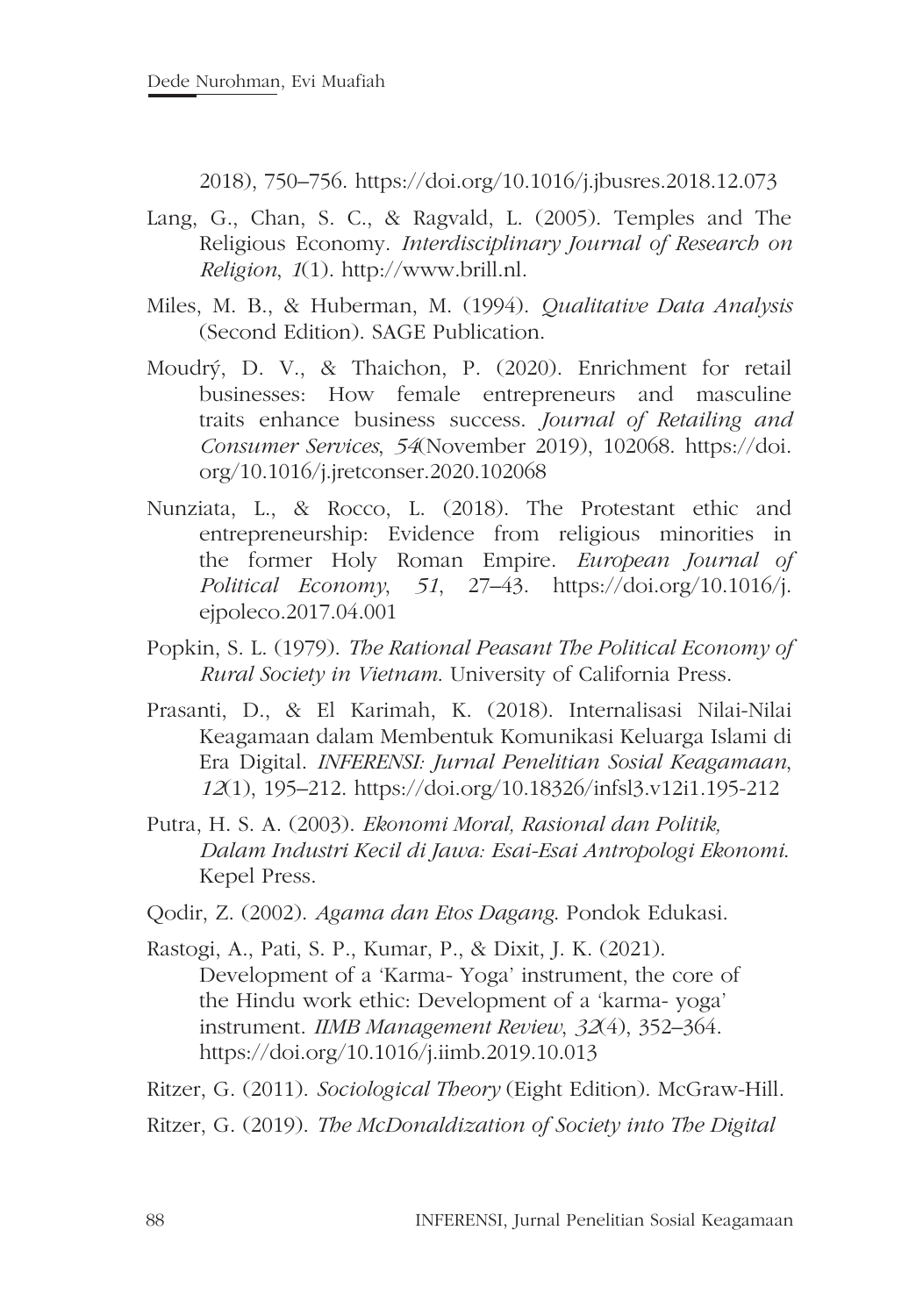*Age* (Ninth Edition). SAGE Publications.

- Saidi, A. (1999). Barter Agama dan Prilaku Ekonomi: Harga Tuhan, Wacana Agama dalam Prilaku Ekonomi. *Gerbang*, *5*(2), 55– 60.
- Scott, J. C. (1976). *The Moral Economy of the Peasant Rebellion and Subsistence in Southeast Asia* (Twenty Third). Yale University Press.
- Smith, B. R., Conger, M. J., McMullen, J. S., & Neubert, M. J. (2019). Why believe? The promise of research on the role of relgion in entrepreneurial action. *Journal of Business Venturing Insights*, *11*(February), e00119. https://doi. org/10.1016/j.jbvi.2019.e00119
- Sulaiman, A. I., Chusmeru, C., & Masrukin, M. (2018). Strategy of Cooperative Islamic Boarding School As Economic Empowerment Community. *INFERENSI: Jurnal Penelitian Sosial Keagamaan*, *12*(1), 25–44. https://doi.org/10.18326/ infsl3.v12i1.25-44
- Suzuki, M. (2020). Profits before patients? Analyzing donors' economic motives for foreign aid in the health sector. *World Development*, *132*, 104966. https://doi.org/10.1016/j. worlddev.2020.104966
- Tian, Y., Wang, Y., Xie, X., Jiao, J., & Jiao, H. (2019). The impact of business-government relations on firms' innovation: Evidence from Chinese manufacturing industry. *Technological Forecasting and Social Change*, *143*(February), 1–8. https://doi.org/10.1016/j.techfore.2019.02.007
- Umar, A., Hari Sasongko, A., Aguzman, G., & Sugiharto. (2018). Business Model Canvas as a Solution for Competing Strategy of Small Business in Indonesia. *International Journal of Entrepreneurship*, *22*(1).
- Weber, M. (2001). *The Protestan Ethic and Spirit of The Capitalism*. Routledge Classic.
- Wilk, R. R., & Cliggett, L. (2007). *Economies and cultures : foundations of economic anthropology*. Westview Press.